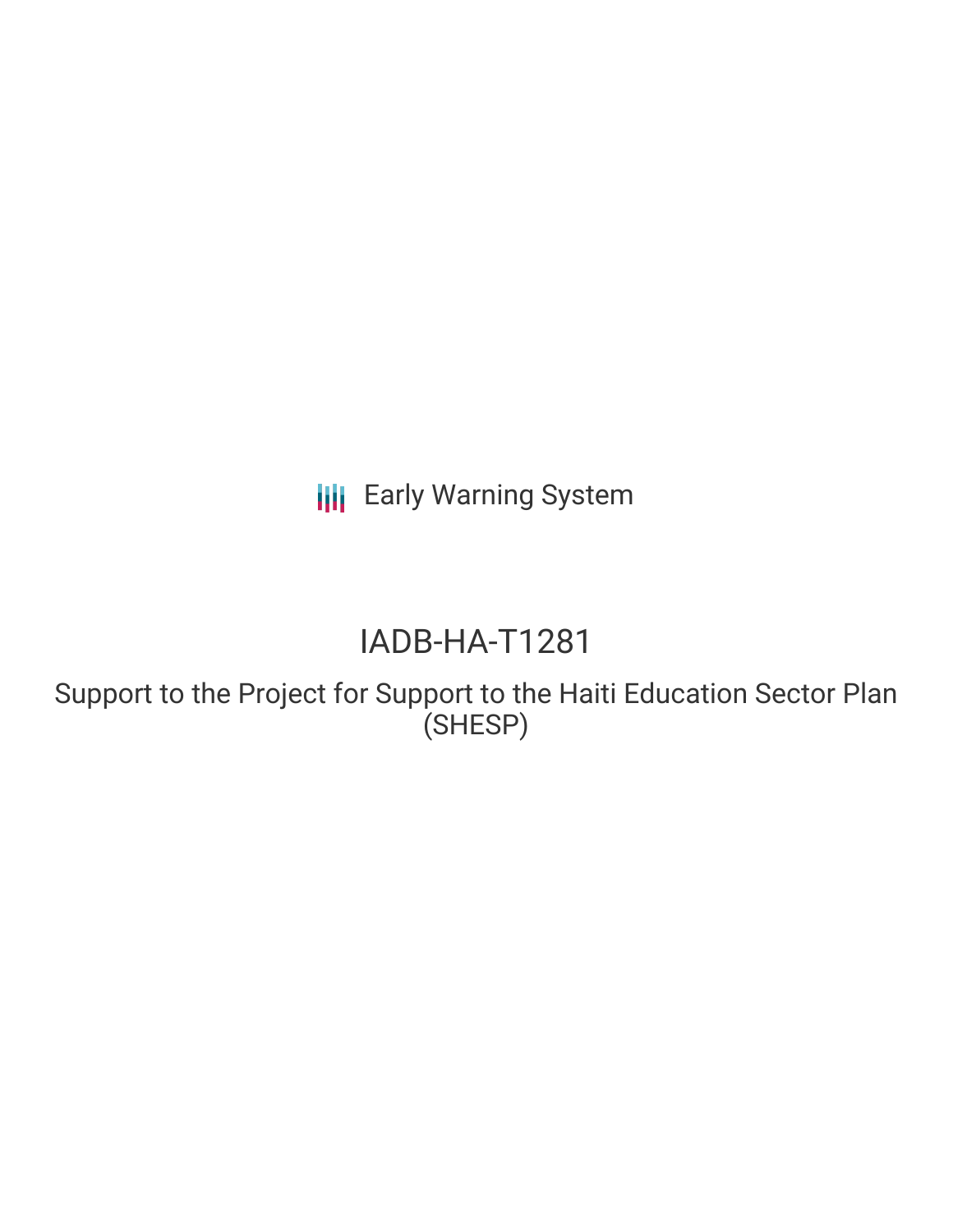

## **Quick Facts**

| <b>Countries</b>               | Haiti                                       |
|--------------------------------|---------------------------------------------|
| <b>Financial Institutions</b>  | Inter-American Development Bank (IADB)      |
| <b>Status</b>                  | Approved                                    |
| <b>Bank Risk Rating</b>        | C                                           |
| <b>Borrower</b>                | Government of Haiti                         |
| <b>Sectors</b>                 | Education and Health, Technical Cooperation |
| <b>Investment Type(s)</b>      | Advisory Services, Grant                    |
| <b>Investment Amount (USD)</b> | $$0.20$ million                             |
| <b>Project Cost (USD)</b>      | $$0.20$ million                             |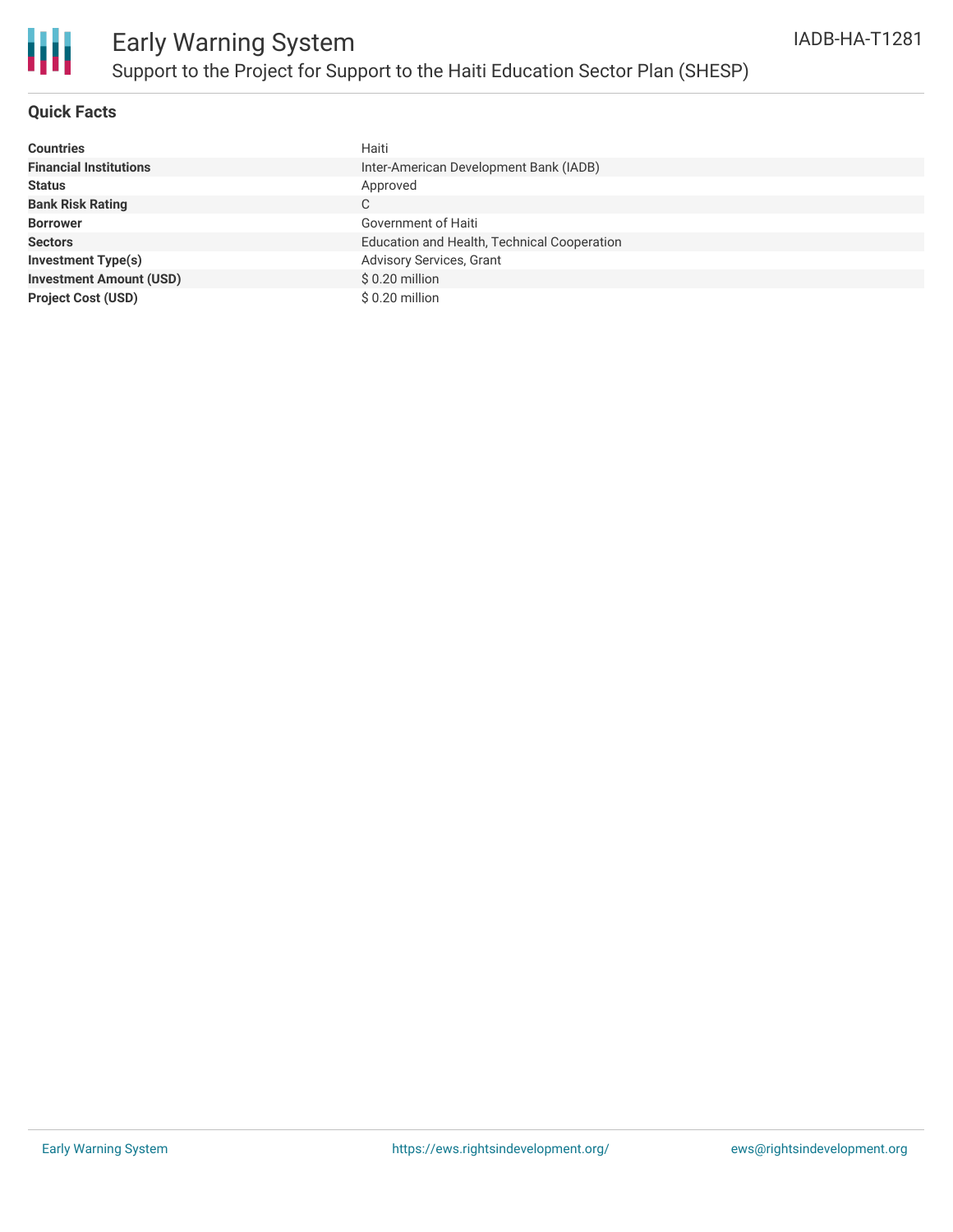

# Ш

## **Project Description**

The objective of this Technical Cooperation is to complement Bank support the implementation of the Haiti 2020 2030 Decennial Education Sector Plan (PDEF) through the Quality Assurance System (SAQ) and the Education Information Management System (EMIS). The PDEF outlines key priority areas for reforming the quality of education provided in Haiti, primarily: institutional and governance strengthening; increasing access to schooling and enhancing the quality of teaching and learning. Through supporting the SAQ and the EMIS, the government will be better able to monitor progress in improving educational quality and more effectively identify and address student learning challenges.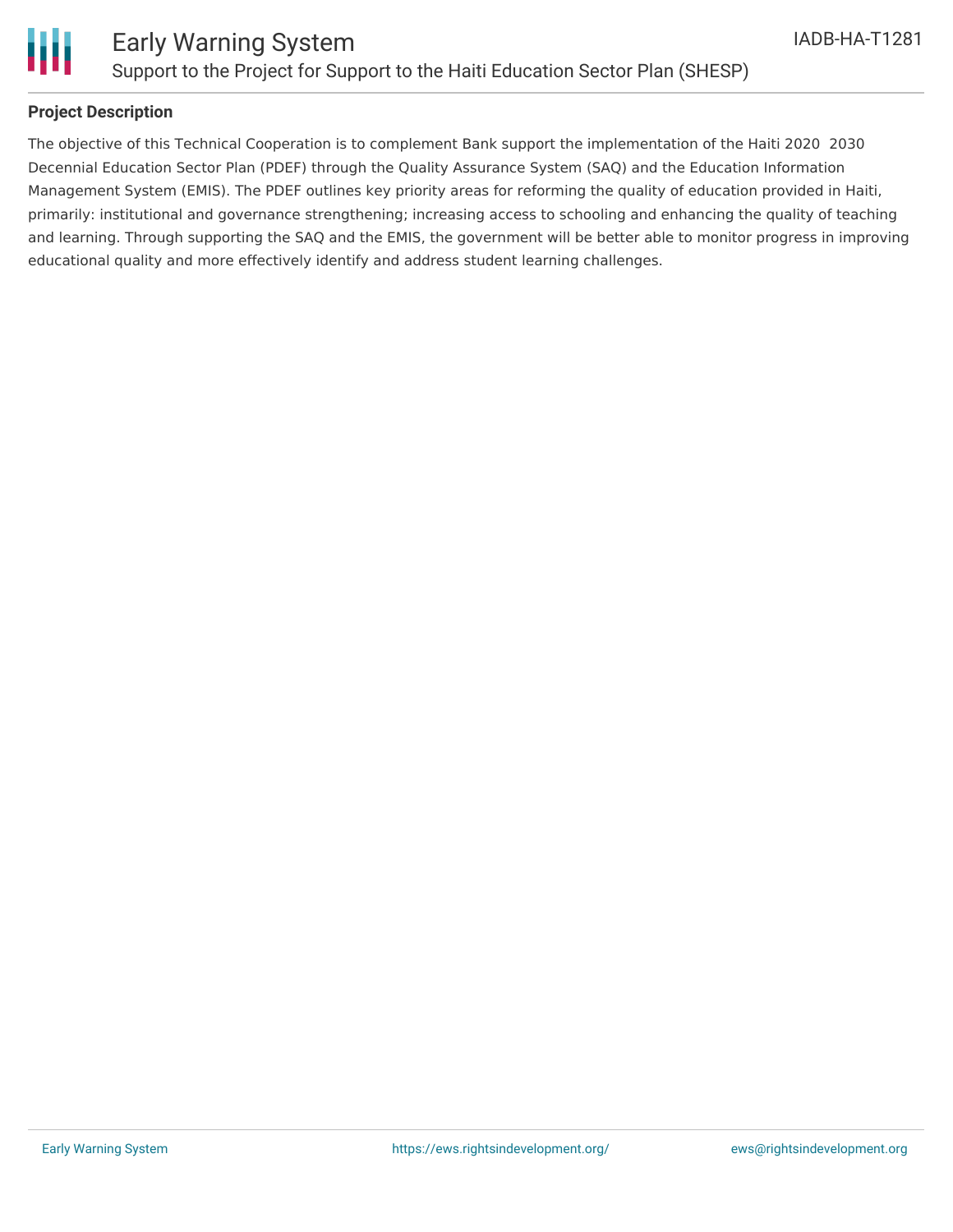

## Early Warning System Support to the Project for Support to the Haiti Education Sector Plan (SHESP)

## **Investment Description**

• Inter-American Development Bank (IADB)